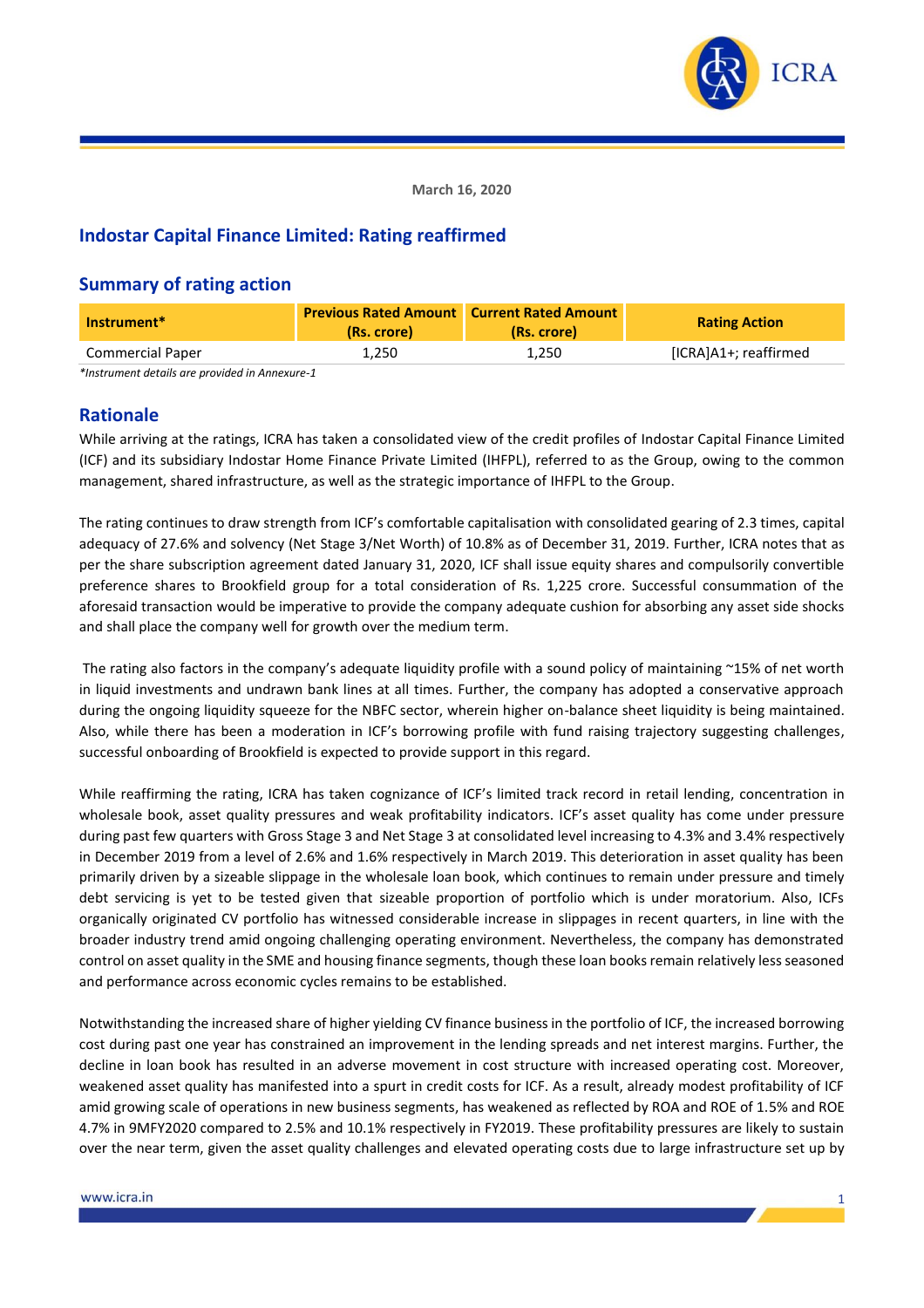

ICF to expand its retail lending footprint. In this regard, the company's ability to scale up the AUM over the medium term by leveraging the existing infrastructure network and partnerships while maintaining prudent underwriting standards and hence good control over incremental slippages will remain key determinant of the profitability trajectory hereon.

# **Key rating drivers and their description**

## **Credit strengths**

**Comfortable capitalisation -** ICF's capitalisation continues to remain comfortable with consolidated net worth (net of goodwill) of Rs. 2,795 crore, gearing of 2.3 times, capital adequacy of 27.6% and solvency (Net Stage 3/Net Worth) of 10.8% as of December 31, 2019. While the leverage level has eased post March 2019 (peak gearing of 3.3 times in March 2019) due to conservative/declining portfolio trajectory thereafter, ICRA expects the gearing to increase considerably from current level with the growth in retail portfolio over the medium term. The company is however expected to maintain a prudent capitalization level commensurate with the underlying portfolio mix and comfort is drawn from its flexibility to raise equity funds from capital markets. In this regard, ICRA has taken note of the ongoing transaction, wherein as per the share subscription agreement dated January 31, 2020, ICF shall issue equity shares representing 21.09% of the expanded voting share capital and compulsorily convertible preference shares representing 8.44% of the expanded voting share capital to Brookfield group for a total consideration of Rs. 1,225 crore. Successful consummation of the aforesaid transaction would be imperative to provide the company adequate cushion for absorbing any asset side shocks and shall place the company well for growth over the medium term.

**Comfort from experienced management team and high involvement of institutional sponsors -** ICF's sponsors have played an active role in the company's decision making since inception. The risk committee which is responsible for managing risk at an overall level is composed of both investor and independent directors, and the credit committee is constituted by nominees of the investors. As a result, the company gains from the involvement of the key institutional sponsors and their longstanding experience in the Indian and global markets. Further, the company has onboarded senior professionals with established expertise and track record in the respective product segments, which augurs well for achieving the envisaged roadmap while maintaining prudent underwriting standards and risk philosophy. ICRA notes that ICF's investor base is likely to strengthen further on successful completion of the ongoing transaction with the Brookfield group.

### **Credit challenges**

**Asset quality pressures -** ICF's asset quality has come under pressure during past few quarters with Gross Stage 3 and Net Stage 3 at consolidated level increasing to 4.3% and 3.4% respectively in December 2019 from a level of 2.6% and 1.6% respectively in March 2019 (1.6% and 1.0% respectively in March 2018). As a result, the company's solvency metric (Net Stage 3/ Net Worth) has also weakened and stood at 10.8% in December 2019 (6.1% in March 2019 and 2.9% in March 2018). This deterioration in asset quality has been primarily driven by a sizeable slippage in the wholesale loan book, which continues to remain under pressure and timely debt servicing is yet to be tested given that sizeable proportion of portfolio which is under moratorium. Also, ICFs organically originated CV portfolio has witnessed considerable increase in slippages in recent quarters, in line with the broader industry trend amid ongoing challenging operating environment. Moreover, while the gross non-performing loans outstanding in ICF's overall CV financing book (including the acquired loan book) stood lower at Rs. 195 crore as on December 31, 2019 compared to Rs. 223 crore in March 31, 2019, the quantum of nonperforming loans for this segment peaked at Rs. 265 crore as on June 30, 2019. Herein, the company has also written off sizeable quantum of CV loans during 9MFY2020. Nevertheless, the company has demonstrated control on asset quality in the SME and housing finance segments, though these loan books remain relatively less seasoned and performance across economic cycles remains to be established. Going forward, ICF's asset quality trajectory shall be a key monitorable because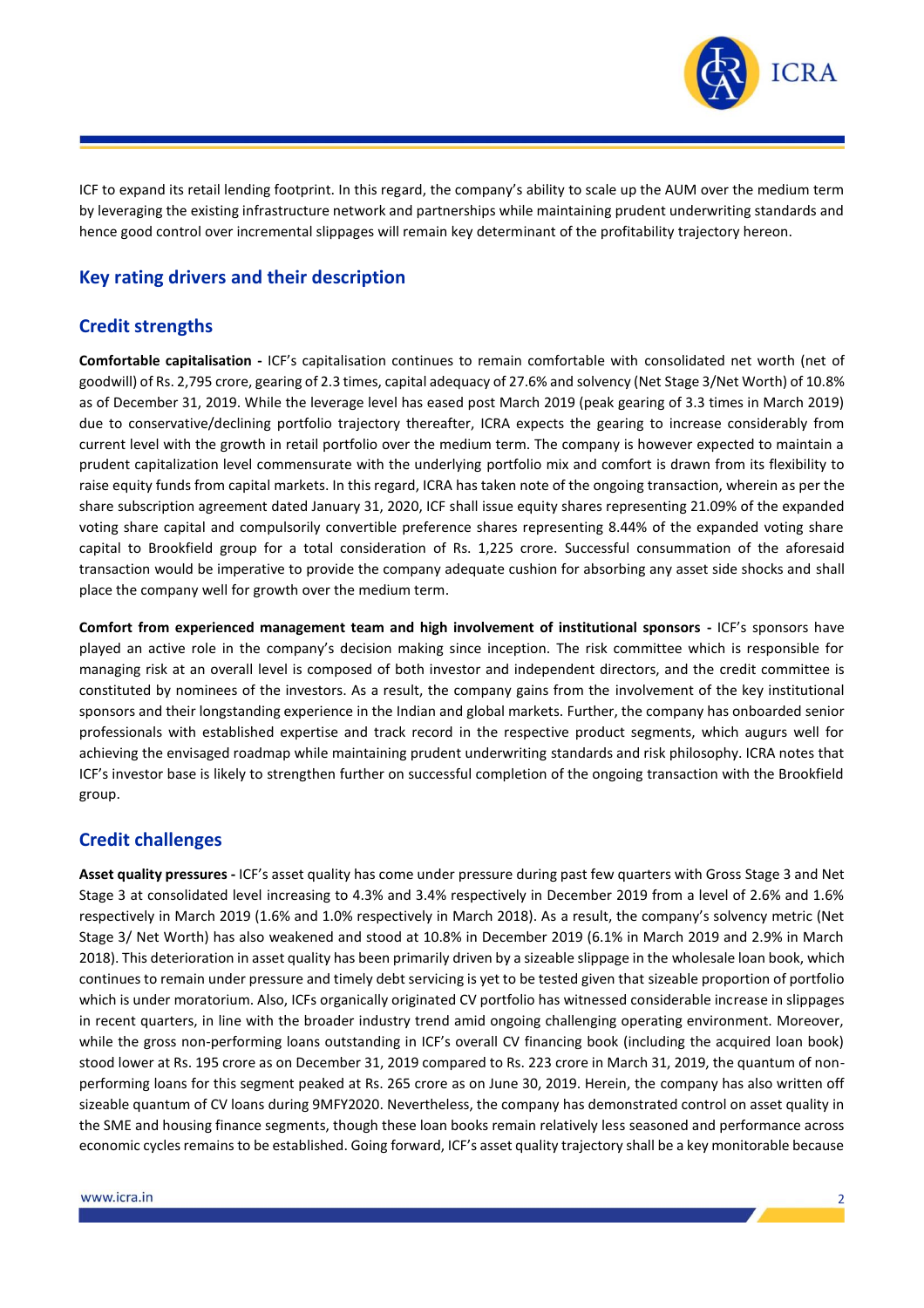

of the concentrated nature of wholesale exposures and the relatively low seasoned SME, housing and CV financing portfolios.

**Moderation in borrowing profile with fund raising trajectory suggesting challenges; though, successful onboarding of Brookfield may ease the situation -** ICF has over the years established relationships with banks and investors to diversify its lender base. As on September 30, 2019, it had active funding relationships with about 30 banks, six financial institutions and 12 mutual funds. Also, the company had, over the years, progressively moved the finding mix to include balanced mix of borrowings from banks and debt markets. Notwithstanding the aforesaid, ICRA however notes that impact of the ongoing risk averseness towards the NBFC sector on ICF cannot be ruled out given the trajectory of portfolio, borrowings and cost of funds over past few quarters. While ICF regularly mobilised funds from banks and assignment/securitization transactions during 9MFY2020, it raised minimal funds from markets. As a result, the funding mix has shifted in favor of banks. Nevertheless, ICRA observes that the company's dependence upon commercial paper borrowings stands evaporated compared to the level seen in March 2018. This, whether planned or unplanned, is a positive for the ALM profile. Going forward, the company's ability to leverage its established relationships with diversified lender base will remain critical and hence will be a monitorable. A prolonged impact, if any, on its ability to mobilise funds from banks/debt markets/money markets at competitive rates will be a credit negative, though the recent developments are expected to augur well on this front.

**Weak profitability indicators -** Notwithstanding the increased share of higher yielding CV finance business in the portfolio of ICF, the increased borrowing cost during past one year has constrained an improvement in the lending spreads and net interest margins. Further, the decline in loan book has resulted in an adverse movement in cost structure with increased operating cost. Moreover, weakened asset quality has manifested into a spurt in credit costs for ICF, whereby provisions and write-offs during 9MFY2020 amounted to 3.0% of total assets (annualized) compared to 0.2% in FY2019. As a result, already modest profitability of ICF amid growing scale of operations in new business segments, has weakened as reflected by ROA and ROE of 1.5% and ROE 4.7% in 9MFY2020 compared to 2.5% and 10.1% respectively in FY2019. These profitability pressures are likely to sustain over the near term, given the asset quality challenges and large infrastructure set up by ICF to expand its retail lending footprint. In this regard, the company's ability to scale up the AUM over the medium term by leveraging the existing infrastructure network and partnerships while maintaining prudent underwriting standards and hence good control over incremental slippages will remain key determinant of the profitability trajectory hereon.

**Limited track record in retail lending and concentration in wholesale book –** While ICF has a track record of eight years in wholesale financing, its experience in the retail lending segment is limited as it started SME lending in FY2016, and CV Financing and Housing Finance in FY2018. Also, while the company's wholesale portfolio has experienced a churn, especially in the real estate segment where the prepayments have been high in the past, the wholesale loan book is characterized by concentration towards few borrower groups and hence asset quality is susceptible to lumpy slippages, despite established credit appraisal and risk management processes in place. ICRA also notes that about 2/3<sup>rd</sup> of ICF's wholesale loan book is currently under moratorium with majority of the exposure to real estate segment, and hence debt servicing ability is yet to be tested for these accounts especially given the risks arising from ongoing slowdown in the real estate sector. Nevertheless, ICRA notes that ICF targets reputed borrower groups/developers with an established track record of timely debt servicing. Also, all corporate loans have a security cover of over 1.5 times, with real estate loans having a security cover of over 2.5 times. All project cash flows are escrowed and the loan is structured in a manner that enables mandatory prepayments and hence early repayment of loans. The company also sells down some part of the real estate loans originated. The company's ability to prudently calibrate the expansion in the retail segments and thereby further improve granularity of the portfolio, while maintaining underwriting standards and hence asset quality, and profitability will be key monitorable going forward.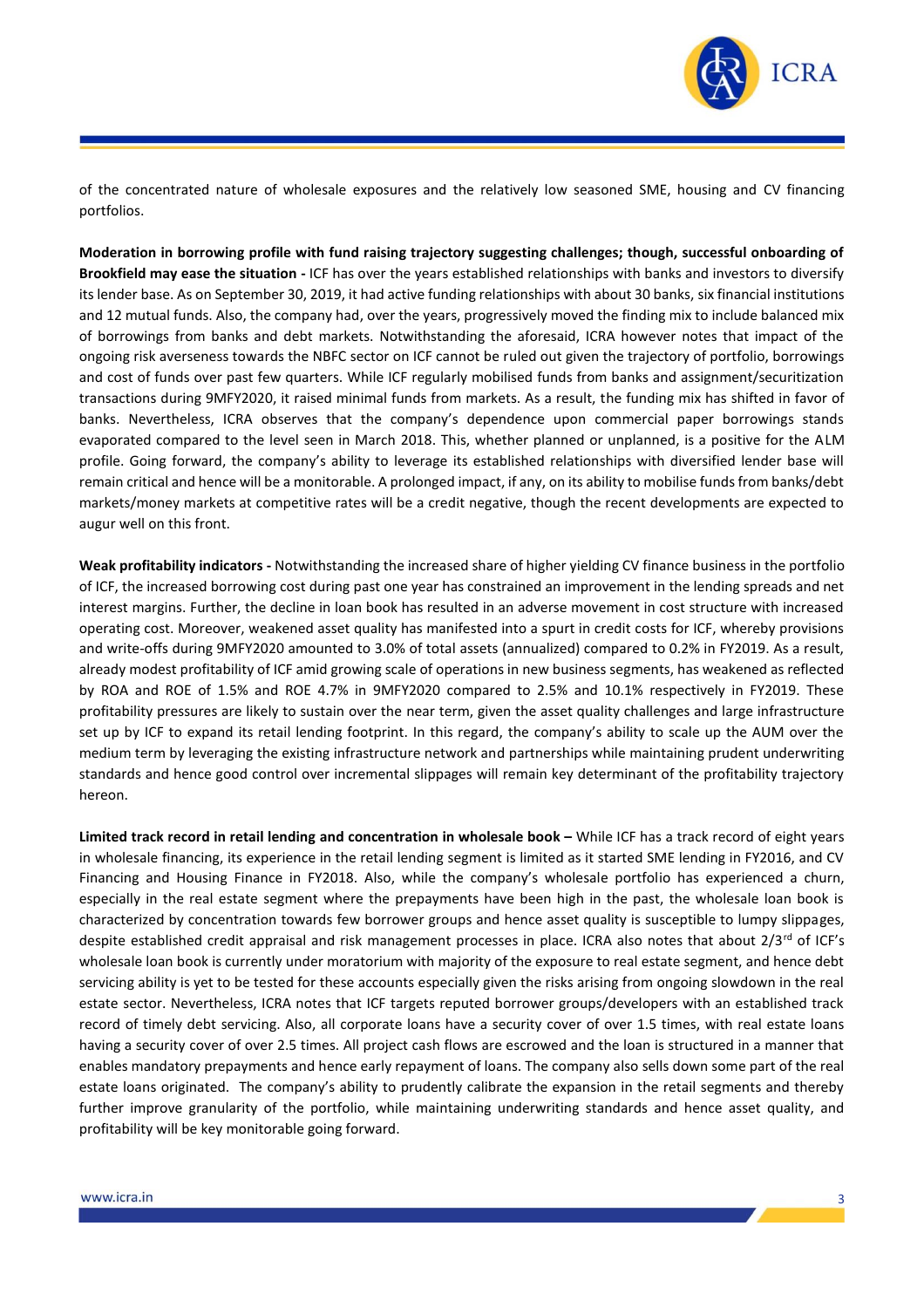

## **Liquidity position: Adequate**

ICF has a sound policy of maintaining ~15% of net worth in liquid investments and undrawn bank lines at all times. Further, the company has adopted a conservative approach during the ongoing liquidity squeeze for the NBFC sector, wherein higher on-balance sheet liquidity is being maintained. As of December 31, 2019, the company's ALM profile reflected scheduled debt repayments of Rs. 959 crore over the next six months (Rs. 1,730 crore over the next twelve months), against which, the inflows from loan repayments were estimated at Rs. 1,064 crore (Rs. 2,243 crore over the next twelve months), and the cash & liquid investments held by the company aggregated about Rs. 400 crore (cash & bank balances, and investments in term deposits and mutual funds). Besides, the undrawn bank lines stood at Rs. 471 crore, and the company has ability to securitise loans to manage liquidity. This provides comfort over the liquidity profile of the company, though ICRA notes that liquidity profile of ICF will remain sensitive to the actual pace of repayments. Evolving asset quality profile of the wholesale loan book will hence remain a key monitorable as it accounts for sizeable portion of the principal repayment estimates.

### **Rating sensitivities**

**Positive triggers** – Not Applicable

**Negative triggers** – The rating could be downgraded if there is a further increase in the vulnerability of the wholesale loan book or the asset quality deteriorates significantly with solvency metric (Net Stage 3/Tier 1) deteriorating to a level over 20% on a sustained basis. Pressure on the ratings could also emerge if the challenges in funding access continue for a prolonged period and/or liquidity profile weakens. Inability to improve the profitability would also be a credit negative.

| <b>Analytical Approach</b>      | <b>Comments</b>                                                                                                                                                                                                                                                                                                                                                             |  |  |  |
|---------------------------------|-----------------------------------------------------------------------------------------------------------------------------------------------------------------------------------------------------------------------------------------------------------------------------------------------------------------------------------------------------------------------------|--|--|--|
| Applicable Rating Methodologies | ICRA's Credit Rating Methodology for Non-Banking Finance Companies<br><b>ICRA's Credit Rating Methodology for Housing Finance Companies</b><br><b>Financial Consolidation and Rating Approach</b>                                                                                                                                                                           |  |  |  |
| Parent/Group Support            | Not Applicable                                                                                                                                                                                                                                                                                                                                                              |  |  |  |
| Consolidation/Standalone        | Consolidation. While arriving at the ratings, ICRA has taken a consolidated view of<br>the credit profiles of Indostar Capital Finance Limited (ICF) and its subsidiary<br>Indostar Home Finance Private Limited (IHFPL), referred to as the Group, owing to<br>the common management, shared infrastructure, as well as the strategic<br>importance of IHFPL to the Group. |  |  |  |

# **Analytical approach**

### **About the company**

ICF is a systemically important NBFC. It offers long-term wholesale funding to corporates, used and new vehicle financing for transporters, loans to SME borrowers, and home finance through its wholly-owned subsidiary IHFPL. As of December 31, 2019, the assets under ICF's management (at consolidated level) aggregated Rs. 10,222 with 44% share of commercial vehicle (CV) finance book, 25% share of real estate corporate funding segment, 6% share of non-real estate corporate funding, 18% share of SME finance and 8% share of housing finance book.

While ICF commenced lending operations in 2011 with a primary focus on wholesale lending, it ventured into SME finance in FY2015, followed by used and new vehicle financing for transporters and loans to SME borrowers in FY2018. The proportion of CV financing has increased substantially (to 44% in Dec'19 from 9% in Sep'18) post the acquisition of Rs.

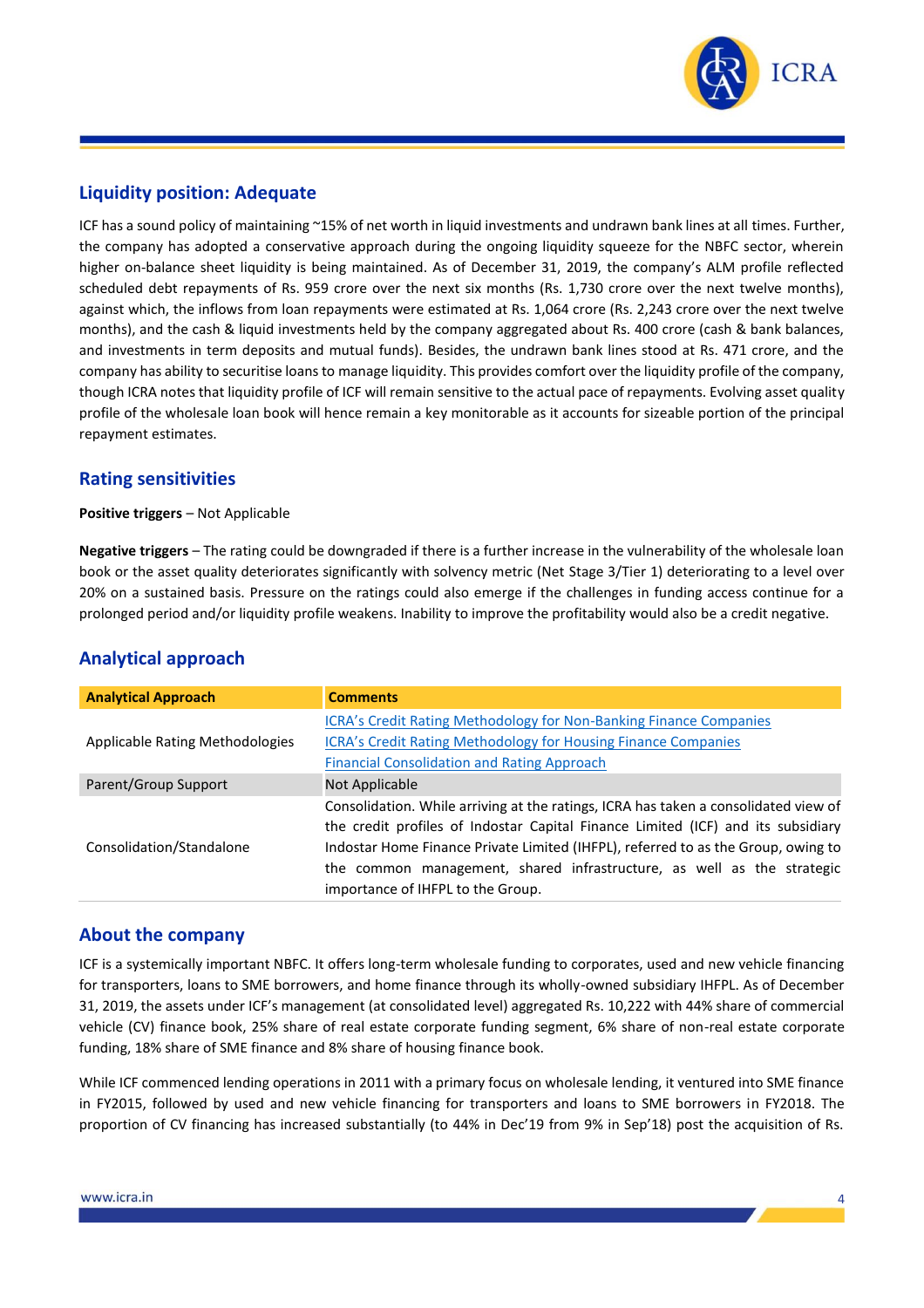

3,514-crore CV portfolio (AUM basis) from IIFL in March 2019. With the acquisition of the CV portfolio from IIFL, the branch network of the company increased from 161 branches to 322 branches, before being rationalized to 233 during 9MFY2020.

ICF got listed on stock exchanges in May 2018 and received a fresh equity infusion of Rs. 700 crore. ICF is sponsored by a group of financial institutions including Everstone Capital, Goldman Sachs, CDIB Capital etc. Indostar Capital (ICF Mauritius), a company incorporated in Mauritius, has a majority shareholding in ICF with 57.0% stake as on December 31, 2019. ICF Mauritius is promoted by the sponsors of ICF. As of December 31, 2019, the promoter group's stake in ICF stood at 60.74%.

As per the share subscription agreement dated January 31, 2020, ICF shall issue to Brookfield group equity shares representing 21.09% of the expanded voting share capital and compulsorily convertible preference shares representing 8.44% of the expanded voting share capital for a total consideration of Rs. 1,225 crore. Further, as per the share purchase agreement dated January 31, 2020, Brookfield group shall purchase from ICF Mauritius, aggregate of: (a) five million equity shares (tranche 1) and (b) such additional number of equity shares held by ICF Mauritius (up to a maximum of three million equity shares) which together with the tranche 1 shares, the subscription securities and the securities acquired from public shareholders pursuant to the open offer, amount to 40% of the expanded voting share capital.

In FY2019, the company on a standalone basis reported a net profit of Rs. 255 crore on an asset base of about Rs. 12,254 crore compared to a net profit of Rs. 212 crore on an asset base of Rs. 7,273 crore in FY2018. In 9MFY2020, the company reported a net profit of Rs. 80 crore.

On a consolidated basis, the company reported a net profit of Rs. 241 crore in FY2019 on an asset base of about Rs. 12,277 crore compared to a net profit of Rs. 200 crore on an asset base of Rs. 7,273 crore in FY2018. In 9MFY2020, the company, on a consolidated level, reported a net profit of Rs. 97 crore on an on-book asset base of about Rs. 9,449 crore.

| <b>Amounts in Rs. Crore</b>     |               | <b>Standalone</b> |                 | <b>Consolidated</b> |               |                 |
|---------------------------------|---------------|-------------------|-----------------|---------------------|---------------|-----------------|
|                                 | <b>FY2018</b> | <b>FY2019</b>     | <b>H1FY2020</b> | <b>FY2018</b>       | <b>FY2019</b> | <b>9MFY2020</b> |
| <b>Accounting Standard</b>      | Ind-AS        | Ind-AS            | Ind-AS          | Ind-AS              | Ind-AS        | Ind-AS          |
| <b>PAT</b>                      | 212           | 255               | 80              | 200                 | 241           | 97              |
| Adjusted Net Worth*             | 2,084         | 2,730             | 2,810           | 2,075               | 2,706         | 2,795           |
| Assets under Management (AUM)   | 6,009         | 11,187            | 10,010          | 6,060               | 11,735        | 10,222          |
| Return on Average Assets        | 3.3%          | 2.6%              | 1.4%            | 3.1%                | 2.5%          | 1.5%            |
| Return on Average Equity        | 10.6%         | 10.6%             | 5.8%            | 10.2%               | 10.1%         | 4.7%            |
| Gearing (times)                 | 2.4           | 3.3               | 2.8             | 2.4                 | 3.3           | 2.3             |
| Adjusted Net Worth/AUM          | 34.4%         | 23.3%             | 28.1%           | 34.2%               | 23.1%         | 27.3%           |
| $CRAR*$                         | 31.6%         | 24.0%             | 25.7%           |                     |               |                 |
| Gross Stage 3 (%)               | 1.6%          | 2.6%              | 3.7%            | 1.6%                | 2.6%          | 4.3%            |
| Net Stage 3 (%)                 | 1.0%          | 1.6%              | 3.0%            | 1.0%                | 1.6%          | 3.4%            |
| Net Stage 3/ Adjusted Net Worth | 2.9%          | 6.0%              | 9.7%            | 2.9%                | 6.1%          | 10.8%           |

# **Key financial indicators – Indostar Capital Finance Limited**

*Source: ICF, ICRA research; \*Adjusted for Rs. 300 crore Goodwill*

#### **About the subsidiary i.e. Indostar Home Finance Private Limited**

Incorporated in January 2016, IHFPL is a housing finance company (HFC) registered with the National Housing Bank (NHB). It is a wholly-owned subsidiary of ICF. IHFPL offers housing loans with a focus on the affordable housing segment, with ticket sizes ranging from Rs. 3 lakh to Rs. 30 lakh. As of September 30, 2019, IHFPL's on-book loan portfolio stood at Rs. 613 crore compared to Rs.528 crore in March 2019 and Rs. 51 crore in March 2018.

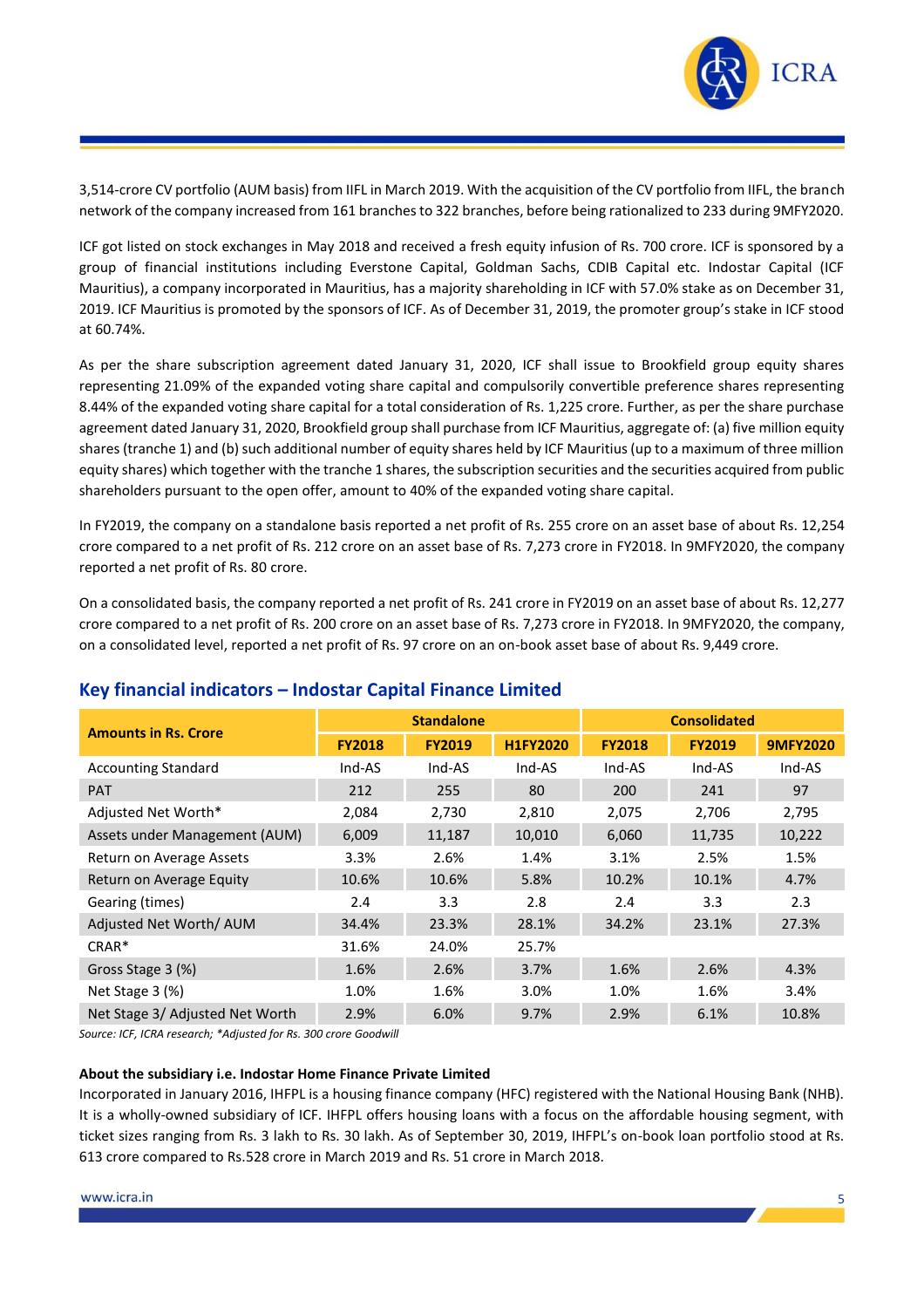

In FY2019, the company reported a net loss of Rs. 19 crore on an asset base of about Rs. 566 crore compared to a net loss of Rs. 11 crore on an asset base of Rs. 60 crore in FY2018. In H1FY2020, the company reported a net profit of Rs. 15 crore on an asset base of about Rs. 692 crore.

| <b>Amounts in Rs. Crore</b> | <b>FY2018</b> | <b>FY2019</b> | <b>H1FY2020</b> |
|-----------------------------|---------------|---------------|-----------------|
| <b>PBT</b>                  | (11)          | (19)          | 10              |
| <b>PAT</b>                  | (11)          | (19)          | 15              |
| Net Worth                   | 50            | 172           | 186             |
| Loan Book                   | 51            | 528           | 613             |
| Return on Average Assets    | $-29.8%$      | $-6.1%$       | 4.6%            |
| Return on Average Equity    | $-34.8%$      | $-17.2%$      | 16.3%           |
| Gearing (times)             | 0.1           | 2.2           | 2.6             |
| <b>CRAR</b>                 | 209.6%        | 58.3%         | 54.6%           |
| Gross Stage 3 (%)           | $0.0\%$       | 0.1%          | 0.4%            |
| Net Stage 3 (%)             | 0.0%          | 0.1%          | 0.3%            |
| Net Stage 3/ Net Worth      | 0.0%          | 0.3%          | 1.1%            |

# **Key financial indicators – Indostar Home Finance Private Limited**

*Source: IHFPL, ICRA research*

# **Status of non-cooperation with previous CRA: Not applicable**

# **Any other information: None**

 $\mathbf{z}$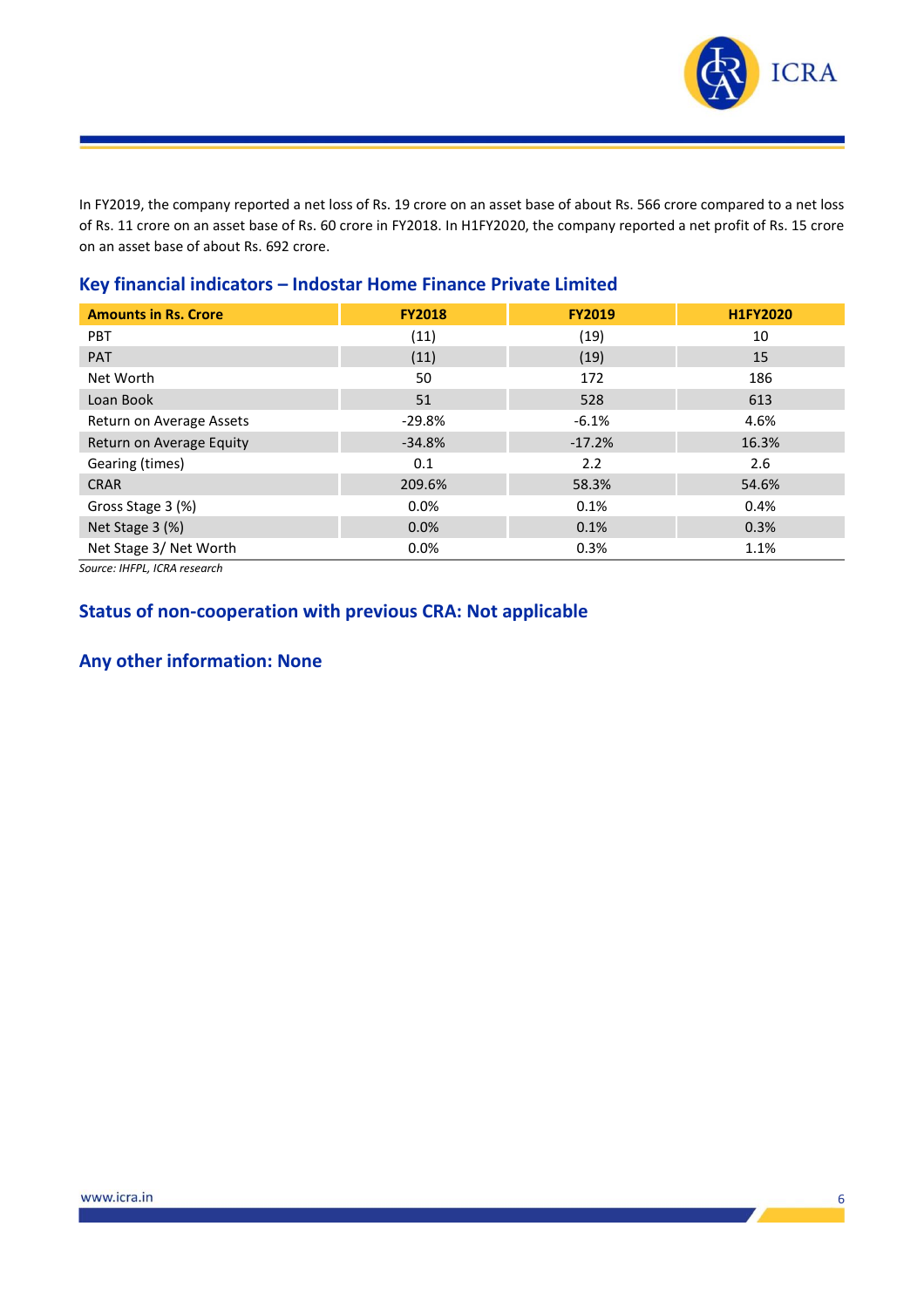

6

 $\boldsymbol{r}$ 

# **Rating history for last three years**

|                                              | <b>Current Rating (FY2020)</b> |                               |                               |                         | <b>Chronology of Rating History for the</b><br><b>Past 3 Years</b> |                                             |                                             |
|----------------------------------------------|--------------------------------|-------------------------------|-------------------------------|-------------------------|--------------------------------------------------------------------|---------------------------------------------|---------------------------------------------|
| <b>Instrument</b>                            | <b>Type</b>                    | <b>Amount</b><br><b>Rated</b> | <b>Amount</b><br>Outstanding* | Date &<br><b>Rating</b> | Date &<br><b>Rating in</b><br><b>FY2019</b>                        | Date &<br><b>Rating in</b><br><b>FY2018</b> | Date &<br><b>Rating in</b><br><b>FY2017</b> |
|                                              | (Rs. Crore)                    | (Rs. Crore)                   | <b>Mar 16,</b><br>2020        | Dec 31,<br>2018         | Sep 21,<br>2017                                                    | Aug 01,<br>2016                             |                                             |
| Commercial<br>Paper                          | ST                             | 1,250                         |                               | $[ICRA]A1+$             | $[ICRA]A1+$                                                        | $[ICRA]A1+$                                 | $[ICRA]A1+$                                 |
| مدمومان المستحدث المستحدث والمحافرة والمتحدث |                                |                               |                               |                         |                                                                    |                                             |                                             |

*Source: ICRA research; Amount in Rs. Crore; \* As on December 31, 2019 Note: LT: Long-term; ST: Short-term*

# **Complexity level of the rated instrument**

ICRA has classified various instruments based on their complexity as "Simple", "Complex" and "Highly Complex". The classification of instruments according to their complexity levels is available on the website [www.icra.in](http://www.icra.in/)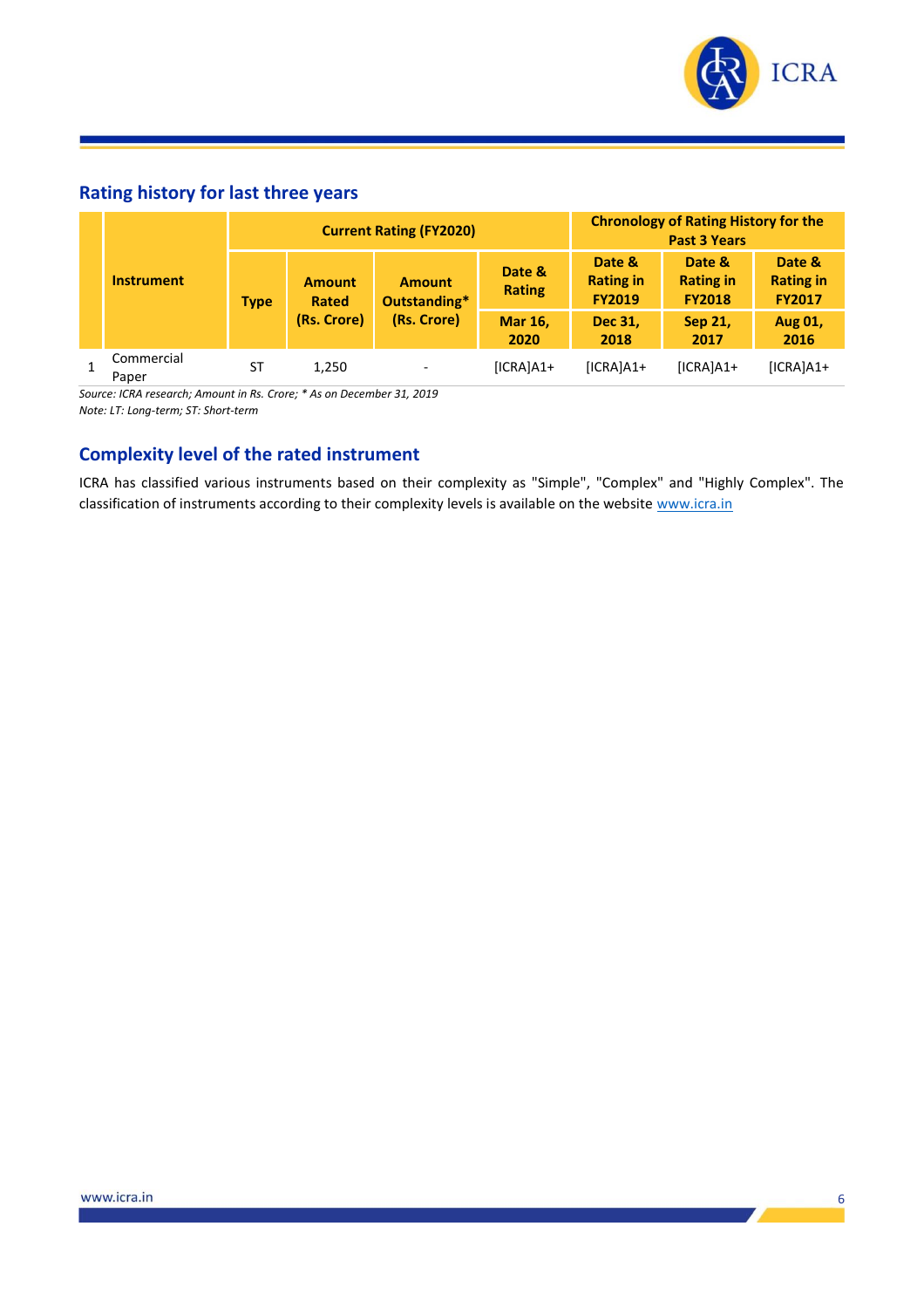

# **Annexure-1: Instrument details**

| <b>ISIN</b> | <b>Instrument</b>   | Date of Issuance/ | <b>Coupon</b> | <b>Maturity</b> | <b>Amount Rated</b> | <b>Current Rating and</b> |
|-------------|---------------------|-------------------|---------------|-----------------|---------------------|---------------------------|
|             | <b>Name</b>         | <b>Sanction</b>   | Rate          | Date            | (Rs. Crore)         | <b>Outlook</b>            |
| <b>NA</b>   | Commercial<br>Paper | NA                | ΝA            | 7-365<br>Davs   | 1,250               | $[ICRA]A1+$               |

*Source: ICF, ICRA research; Amount in Rs. Crore*

# **Annexure-2: List of entities considered for consolidation**

| <b>Company Name</b>                     | Ownership    | <b>Consolidation Approach</b> |
|-----------------------------------------|--------------|-------------------------------|
| Indostar Capital Finance Limited        | Rated Entity | Rated Entity                  |
| Indostar Home Finance Private Limited   | Subsidiary   | <b>Full Consolidation</b>     |
| Indostar Asset Advisory Private Limited | Subsidiary   | <b>Full Consolidation</b>     |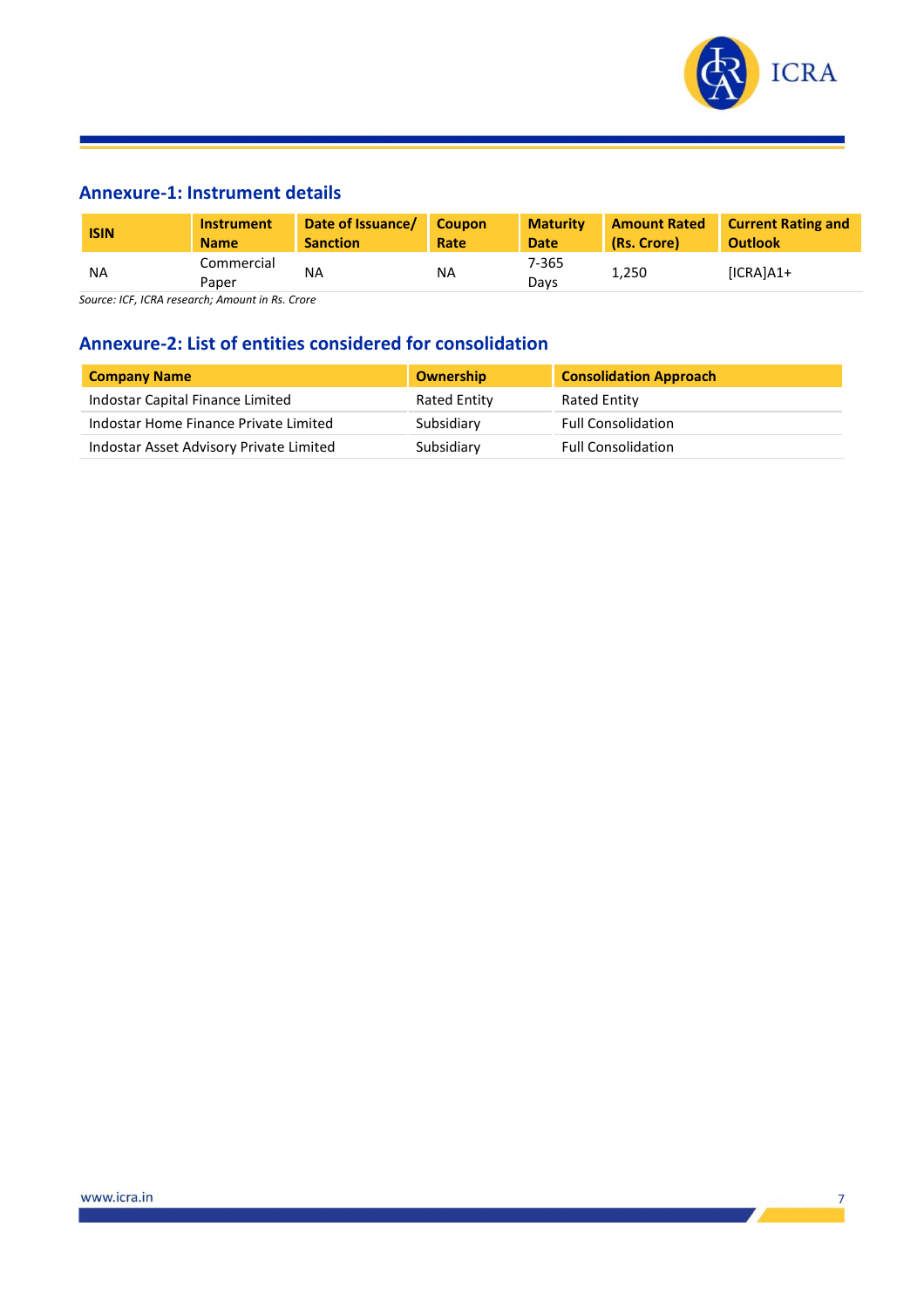

### **Analyst Contacts**

**Karthik Srinivasan** +91 22 6114 3444 [karthiks@icraindia.com](mailto:karthiks@icraindia.com)

**Deep Inder Singh** +91 124 4545 830 deep.singh@icraindia.com **Manushree Saggar** +91 124 4545 316 [manushree@icraindia.com](mailto:manushree@icraindia.com)

**Sandeep Sharma** +91 22 6114 3472 sandeep.sharma@icraindia.com

# **Relationship Contact**

**L. Shivakumar** +91-22-6114 3406 [shivakumar@icraindia.com](mailto:shivakumar@icraindia.com)

### **Media and Public Relations Contact**

**Ms. Naznin Prodhani** Tel: +91 124 4545 860 communications@icraindia.com

### **Helpline for business queries**

+91-9354738909 (open Monday to Friday, from 9:30 am to 6 pm)

info@icraindia.com

### **About ICRA Limited**

ICRA Limited was set up in 1991 by leading financial/investment institutions, commercial banks and financial services companies as an independent and professional investment Information and Credit Rating Agency.

Today, ICRA and its subsidiaries together form the ICRA Group of Companies (Group ICRA). ICRA is a Public Limited Company, with its shares listed on the Bombay Stock Exchange and the National Stock Exchange. The international Credit Rating Agency Moody's Investors Service is ICRA's largest shareholder.

For more information, visit [www.icra.in](http://www.icra.in/)

www.icra.in